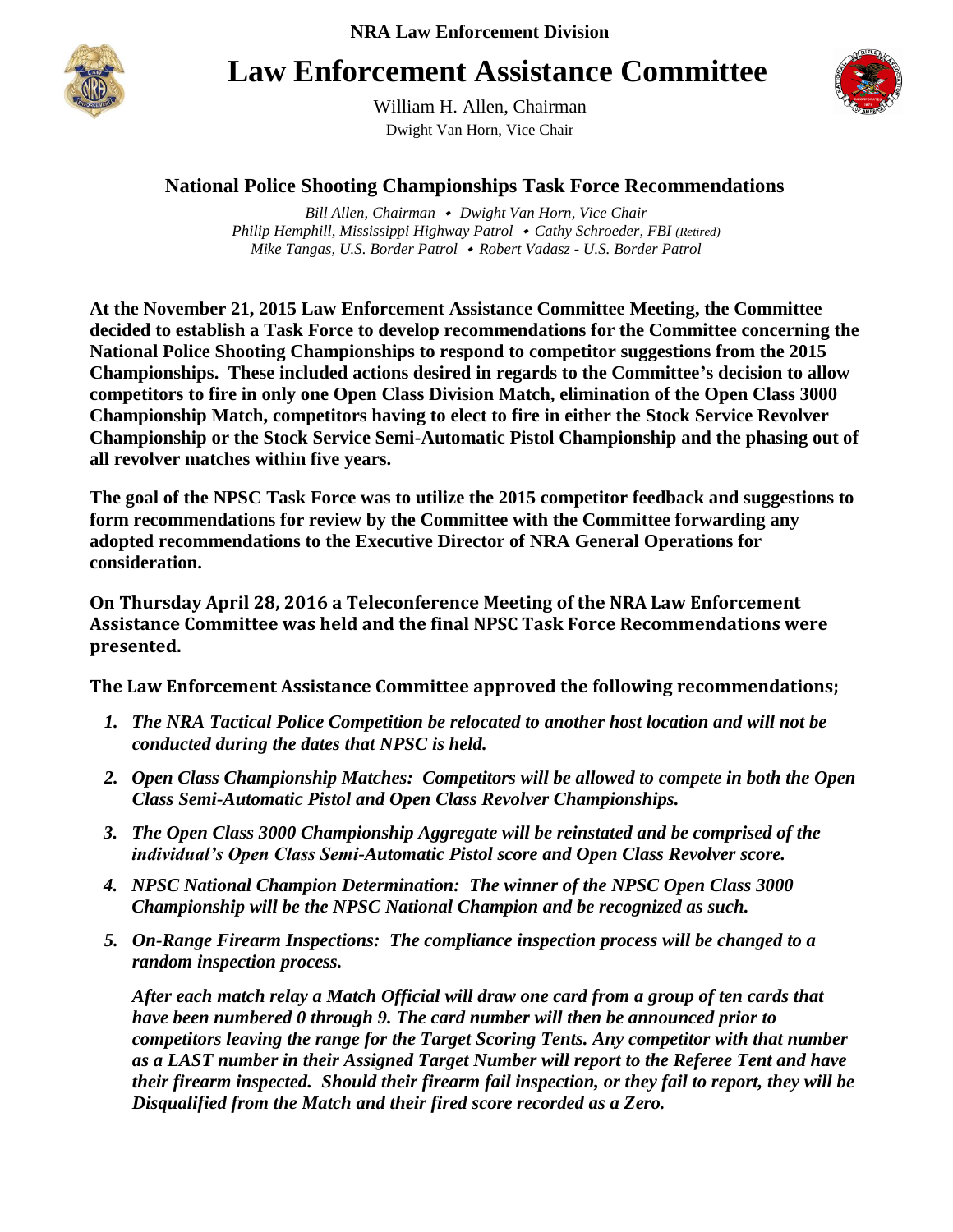*Random Firearm Inspections will be conducted after the Distinguished Matches, the Off Duty Sidearm Match, Stock Service Semi-Automatic Pistol Match and the Production Semi-Automatic Pistol Match.* 

*Referees will be available on Sunday afternoon during the Practice Day Relays to inspect firearms and weigh triggers of any competitor who desires to have their handgun checked. The Sunday check will not be mandatory.*

- *6. Range Daily Schedule and Match Relay time allotments: The Assigned Relay Time system done in the past will be eliminated. Each relay will begin when the one before it is finished with the exception that there will be several short periods allocated for refires and range maintenance after the end of all the relays for a given championship match.* 
	- *Monday will be a revolver day beginning at 0800 with the Open Class Revolver Relays, which should take 60 minutes each. After a 30 minute open time for refires, the Distinguished Revolver relays will begin and allocated 30 minutes per relay. There will be a 15 minute open refire period and then the Stock Service Revolver Match relays will be fired which should take 25 minutes per relay allowed.*
	- *Tuesday will be a semi-automatic pistol day beginning with the Open Class Semi-Automatic Pistol Relays which are expected to take 60 minutes per relay and with a 30 minute open refire period after the last relay is fired. Then the Distinguished Semi-Automatic Pistol relays will begin and should take 30 minutes per relay. After a 15 minute open time for refires the Stock Duty Gun Semi-Automatic Pistol matches will then be held with an expectation that they will take 25 minutes for each relay. Competitors will not be allowed to sign up for both the Stock Semi-Automatic Pistol and the Production Semi-Automatic Pistol Championships. Competitors must select one or the other.*
	- *Wednesday will be the Off Duty Sidearm Championship and team match day. Off Duty Sidearm relays which should take 25 minutes per relay with an open refire period at the end for 35 minutes. The first call for the team relays is expected to be at 1000 with the first relay starting at 1015 for the Four and Two Officer Open Class Revolver Team matches with two relays expected to take 60 minutes. The Four and Two Officer Matches will be fired at the same time as done in years past. The Four and Two Officer Open Class Semi-Automatic Pistol Team Match relays will then be fired in the same manner, taking approximately 60 minutes. After the Open Class Team Matches the Four and Two Officer Stock Service Semi-Automatic Pistol and Production Semi-Automatic Pistol Team Match relays will be fired. As with the individual Stock Duty Gun Semi-Automatic Pistol matches, competitors cannot fire both the Stock Semi-Automatic Pistol Team Match and the Production Semi-Automatic Pistol Team Match. Team Captains must decide which match their team members will fire.*
- *7. NPSC Registration Fee Increase: The Task Force and NRA Staff agree not to implement any increases at this time. However, since the 2015 NPSC Early, Regular and Late Registration Fees were lowered from 2014 because matches had been deleted from the Championship and it is the Task Force's recommendation to add the matches back into the program, the 2016 fees will be based on the 2014 NPSC package fee structure. Any fee increase will be announced at least one year in advance as necessary.*